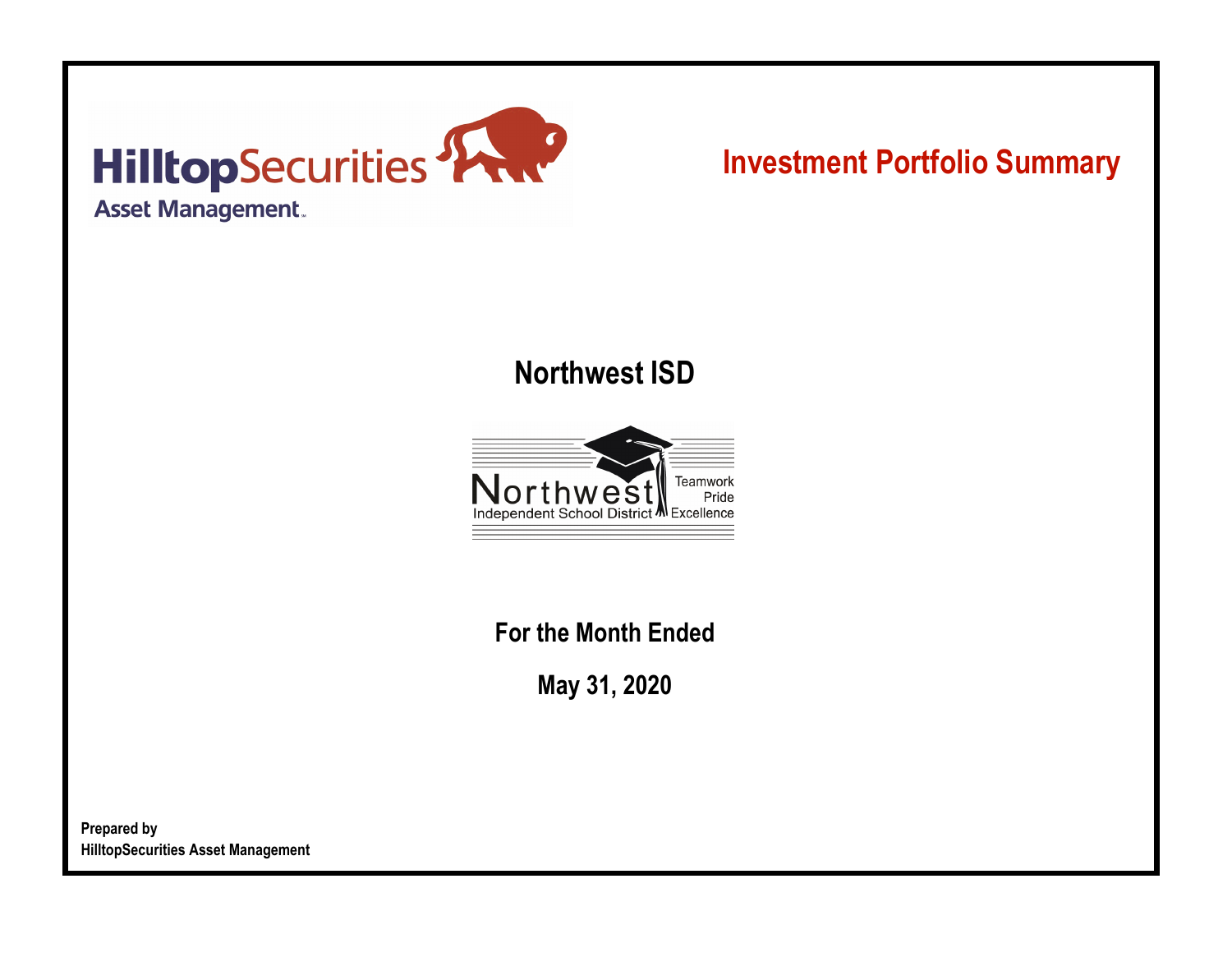

### **Report Name**

| <b>Certification Page</b>         |
|-----------------------------------|
| <b>Executive Summary</b>          |
| Benchmark Comparison              |
| Detail of Security Holdings       |
| Change in Value                   |
| Farned Income                     |
| <b>Investment Transactions</b>    |
| Amortization and Accretion        |
| Proiected Fixed Income Cash Flows |

## **Table of Contents / Market Recap**

#### **MARKET RECAP - MAY 2020:**

The month of May brought with it the first round of hard data reflecting the detrimental effects from a full month of the COVID-19 economic shutdown. And while we all understood the data would be horrible, the depth of the plunge is hard to fathom. Phrases such as the "steepest decline ever" and the "worst in history" will apply to almost every piece of April economic data. Employment data is the most obvious indicator of trouble. Since the shutdowns began, more than 40 million American have filed for unemployment benefits. Nonfarm payrolls fell by a stunning 20.5 million in April while the unemployment rate more than quadrupled from the 50-year low of 3.5% in February to 14.7%. The Bureau of Labor Statistics cautioned that the rate would have been nearly five percentage points higher if many workers had not erroneously classified themselves as "employed, but absent from work." The number of Americans working part-time but preferring to work full-time nearly doubled to 10.9 million in April, driving the so-called underemployment rate up from 8.7% to 22.8%. Also known as the U6, this broader measure includes those part-timers preferring full-time work, as well as discouraged workers who are not currently looking but would accept a suitable job if available. Other key indicators paint a similar picture. The ISM manufacturing index slipped into mild contraction in March before plunging to a recessionary 41.5 reading in April. The ISM non-manufacturing (service sector) index collapsed from a 14-month high of 57.3 in February to 52.5 in March and to 41.8 in April. Headline retail sales dropped another -16.4% in April; the -23% collapse in just two months is almost double the drop in sales experienced during the entire Great Recession. First quarter GDP was revised lower from -4.8% to -5.0% while forecasts for second quarter GDP suggest economic growth could contract at a jaw-dropping -40% annualized rate. A rebound is expected in the third quarter but much will depend on the progression of the coronavirus and it will likely take several years for the economy to fully recover.

There was no major news from the Federal Reserve as they work to implement previously announced programs; however, Chair Powell did appear on CBS's 60-Minutes where he encouraged Congress to "do more," saying the Fed still has ample tools at its disposal, and doesn't expect to take interest rates negative. He also said the Fed was not likely to raise rates until the virus threat has passed, inflation is nearing 2%, and the U.S. returns to "full employment." Those are very high hurdles, likely years away.

Despite the abysmal economic statistics, financial markets stabilized as Fed actions to shore up liquidity and fiscal stimulus worked their magic. Equity markets rallied significantly during May with the DJIA and S&P 500 up better than +4% while the NASDAQ gained +6.7%, closing the month just 3% below its all-time high. Bond market volatility subsided and yields generally drifted lower. The two-year Treasury note opened the month at 0.20%, traded as low as 0.14%, and closed the month at 0.16%. The five-year T-note closed the month at an all-time low of 0.30% while the 10-year settled at 0.65%.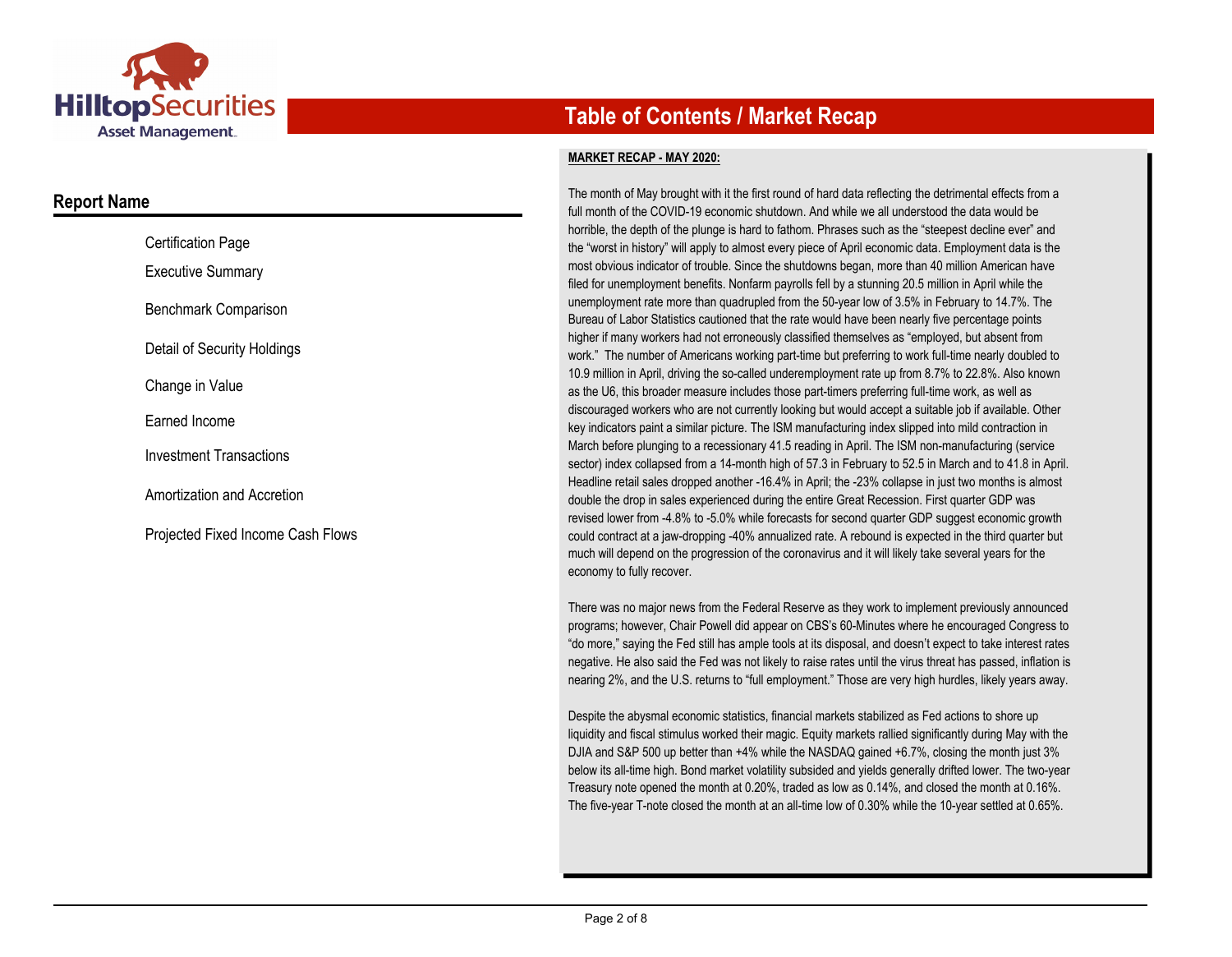

## **May 31, 2020 For the Month Ended**

This report is prepared for the **Northwest ISD** (the "Entity") in accordance with Chapter 2256 of the Texas Public Funds Investment Act ("PFIA"). Section 2256.023(a) of the PFIA states that: "Not less than quarterly, the investment officer shall prepare and submit to the governing body of the entity a written report of the investment transactions for all funds covered by this chapter for the preceding reporting period." This report is signed by the Entity's investment officers and includes the disclosures required in the PFIA. To the extent possible, market prices have been obtained from independent pricing sources.

The investment portfolio complied with the PFIA and the Entity's approved Investment Policy and Strategy throughout the period. All investment transactions made in the portfolio during this period were made on behalf of the Entity and were made in full compliance with the PFIA and the approved Investment Policy.

**Officer Names and Titles:**

Name: Brian Carter Title: Chief Financial Officer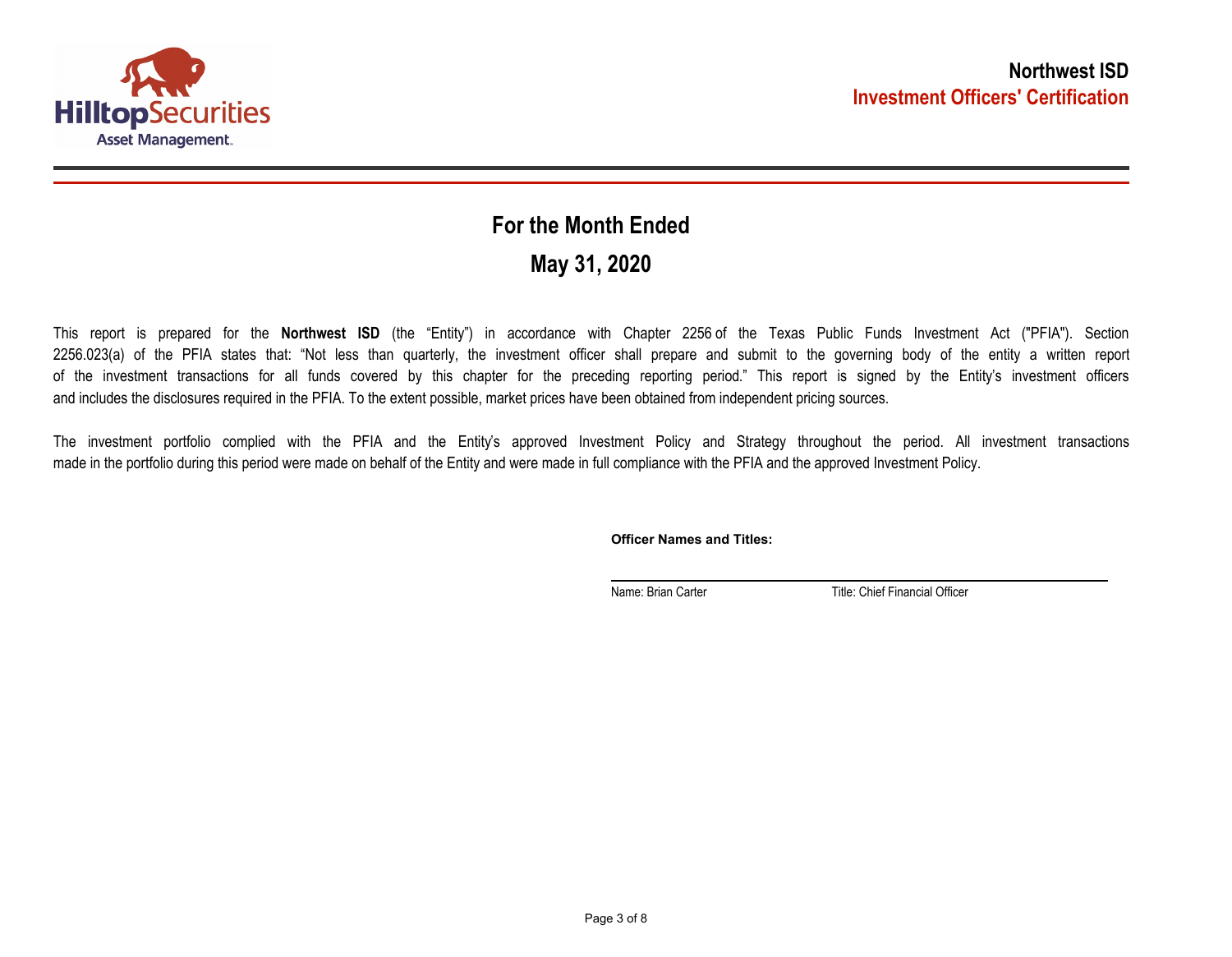



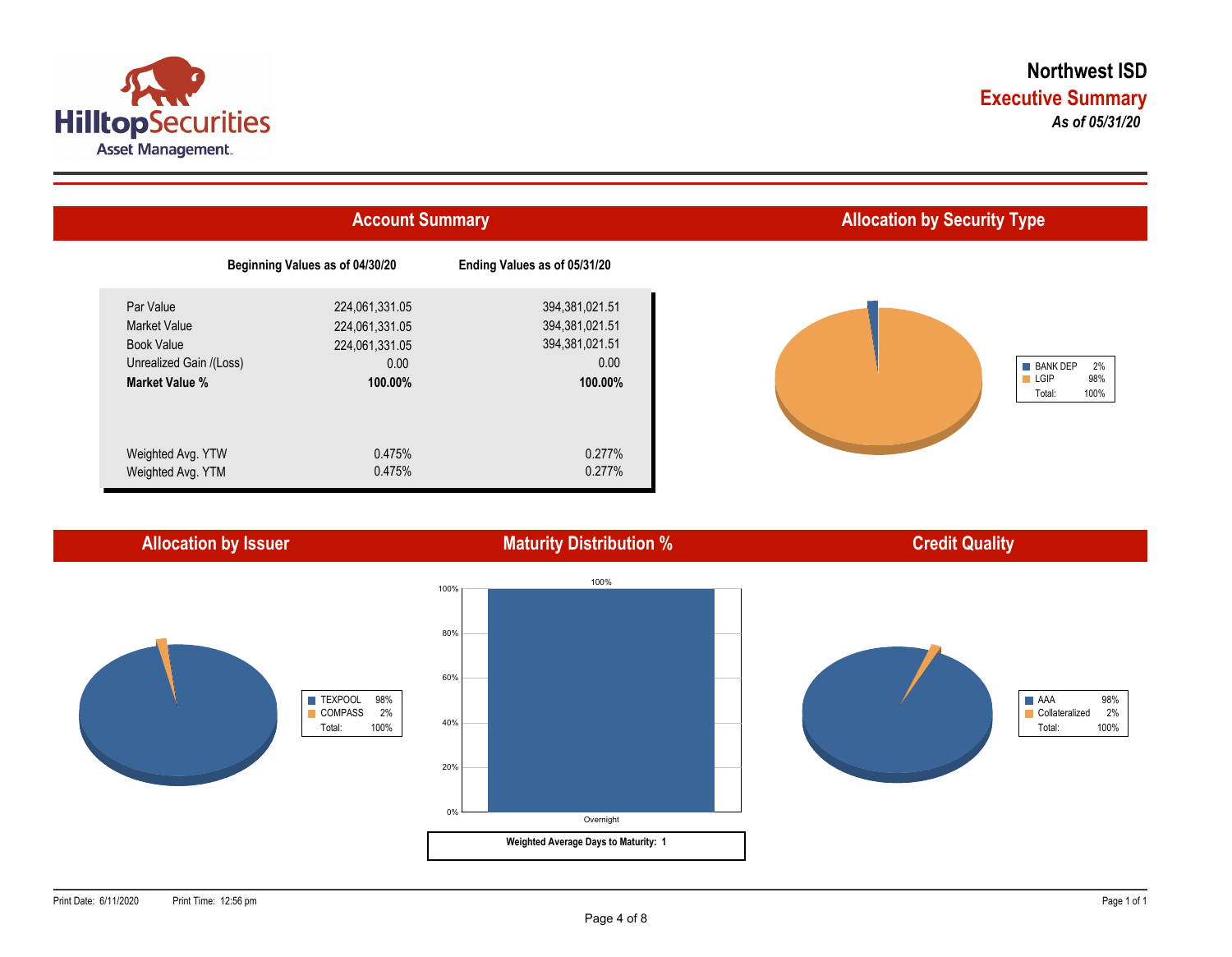



Note 1: CMT stands for Constant Maturity Treasury. This data is published in Federal Reserve Statistical Release H.15 and represents an average of all actively traded Treasury securities having that time remaining until ma standard industry benchmark for Treasury securities. The CMT benchmarks are moving averages. The 3-month CMT is the daily average for the previous 3 months, the 6-month CMT is the daily average for the previous 6 months, a 1-year and 2-year CMT's are the daily averages for the previous 12-months.

**Note 2:** Benchmark data for TexPool is the monthly average yield.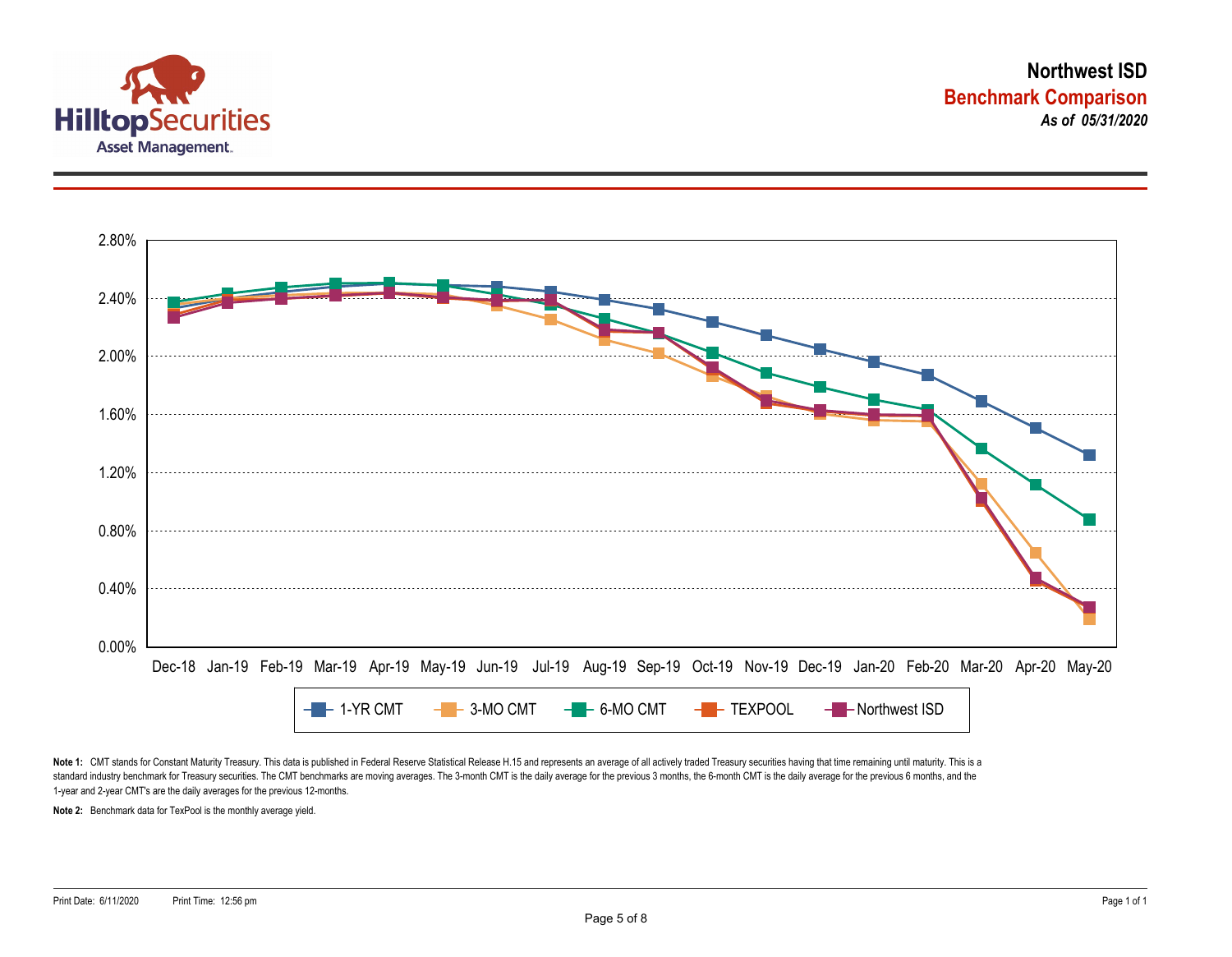

| <b>CUSIP</b>                            | <b>Settle</b><br>Date | Sec. Type       | Sec. Description          | <b>CPN</b> | <b>Mty Date</b> | <b>Next Call</b> | <b>Call Type</b> | Par Value      | Purch<br>Price | <b>Orig Cost</b> | <b>Book Value</b> | <b>Mkt</b><br>Price | Market Value to Mty | Days                    | Days<br>to Call | <b>YTM</b> | <b>YTW</b> |
|-----------------------------------------|-----------------------|-----------------|---------------------------|------------|-----------------|------------------|------------------|----------------|----------------|------------------|-------------------|---------------------|---------------------|-------------------------|-----------------|------------|------------|
|                                         |                       |                 |                           |            |                 |                  |                  |                |                |                  |                   |                     |                     |                         |                 |            |            |
| <b>Activity Account</b>                 |                       |                 |                           |            |                 |                  |                  |                |                |                  |                   |                     |                     |                         |                 |            |            |
| <b>TEXPOOL</b>                          |                       | LGIP            | TexPool                   |            |                 |                  |                  | 172,024.41     | 100.000        | 172,024.41       | 172,024.41        | 100.000             | 172,024.41          | $\overline{\mathbf{1}}$ |                 | 0.269      | 0.269      |
| <b>Total for Activity Account</b>       |                       |                 |                           |            |                 |                  |                  | 172,024.41     | 100.000        | 172,024.41       | 172,024.41        | 100.000             | 172,024.41          | $\overline{1}$          |                 | 0.269      | 0.269      |
| <b>Capital Project</b>                  |                       |                 |                           |            |                 |                  |                  |                |                |                  |                   |                     |                     |                         |                 |            |            |
| <b>BBVA-NWL</b>                         |                       | <b>BANK DEP</b> | <b>BBVA Compass LIBOR</b> |            |                 |                  |                  | 296,712.22     | 100.000        | 296,712.22       | 296,712.22        | 100.000             | 296,712.22          | $\overline{1}$          |                 | 0.654      | 0.654      |
| <b>BBVA-NWZ</b>                         |                       | <b>BANK DEP</b> | BBVA Compass ZBA Int      |            |                 |                  |                  | 4,294,044.51   | 100.000        | 4,294,044.51     | 4,294,044.51      | 100.000             | 4,294,044.51        | $\overline{1}$          |                 | 0.704      | 0.704      |
| <b>TEXPOOL</b>                          |                       | LGIP            | TexPool                   |            |                 |                  |                  | 196,119,308.33 | 100.000        | 196,119,308.33   | 196,119,308.33    | 100.000             | 196,119,308.33      | $\overline{1}$          |                 | 0.269      | 0.269      |
| <b>Total for Capital Project</b>        |                       |                 |                           |            |                 |                  |                  | 200,710,065.06 | 100.000        | 200,710,065.06   | 200,710,065.06    | 100.000             | 200,710,065.06      | $\overline{1}$          |                 | 0.278      | 0.278      |
| <b>Capital Project AFB</b>              |                       |                 |                           |            |                 |                  |                  |                |                |                  |                   |                     |                     |                         |                 |            |            |
| <b>TEXPOOL</b>                          |                       | LGIP            | TexPool                   |            |                 |                  |                  | 413,266.67     | 100.000        | 413,266.67       | 413,266.67        | 100.000             | 413,266.67          | $\overline{1}$          |                 | 0.269      | 0.269      |
| <b>Total for Capital Project AFB</b>    |                       |                 |                           |            |                 |                  |                  | 413,266.67     | 100.000        | 413,266.67       | 413,266.67        | 100.000             | 413,266.67          | $\overline{1}$          |                 | 0.269      | 0.269      |
| <b>General Operating Fund</b>           |                       |                 |                           |            |                 |                  |                  |                |                |                  |                   |                     |                     |                         |                 |            |            |
| <b>BBVA-NW</b>                          |                       | <b>BANK DEP</b> | <b>BBVA Compass MM</b>    |            |                 |                  |                  | 2,482,107.07   | 100.000        | 2,482,107.07     | 2,482,107.07      | 100.000             | 2,482,107.07        | $\overline{1}$          |                 | 0.754      | 0.754      |
| <b>TEXPOOL</b>                          |                       | LGIP            | TexPool                   |            |                 |                  |                  | 132,221,472.93 | 100.000        | 132,221,472.93   | 132,221,472.93    | 100.000             | 132,221,472.93      | - 1                     |                 | 0.269      | 0.269      |
| <b>Total for General Operating Fund</b> |                       |                 |                           |            |                 |                  |                  | 134,703,580.00 | 100.000        | 134,703,580.00   | 134,703,580.00    | 100.000             | 134,703,580.00      | $\overline{1}$          |                 | 0.277      | 0.277      |
| <b>Interest &amp; Sinking</b>           |                       |                 |                           |            |                 |                  |                  |                |                |                  |                   |                     |                     |                         |                 |            |            |
| <b>TEXPOOL</b>                          |                       | LGIP            | TexPool                   |            |                 |                  |                  | 58,382,085.37  | 100.000        | 58,382,085.37    | 58,382,085.37     | 100.000             | 58,382,085.37       | $\overline{1}$          |                 | 0.269      | 0.269      |
| <b>Total for Interest &amp; Sinking</b> |                       |                 |                           |            |                 |                  |                  | 58,382,085.37  | 100.000        | 58,382,085.37    | 58,382,085.37     | 100.000             | 58,382,085.37       | $\overline{1}$          |                 | 0.269      | 0.269      |
| <b>Total for Northwest ISD</b>          |                       |                 |                           |            |                 |                  |                  |                |                |                  |                   |                     |                     |                         |                 |            |            |
|                                         |                       |                 |                           |            |                 |                  |                  | 394,381,021.51 | 100.000        | 394,381,021.51   | 394,381,021.51    | 100.000             | 394,381,021.51      |                         |                 | 0.277      | 0.277      |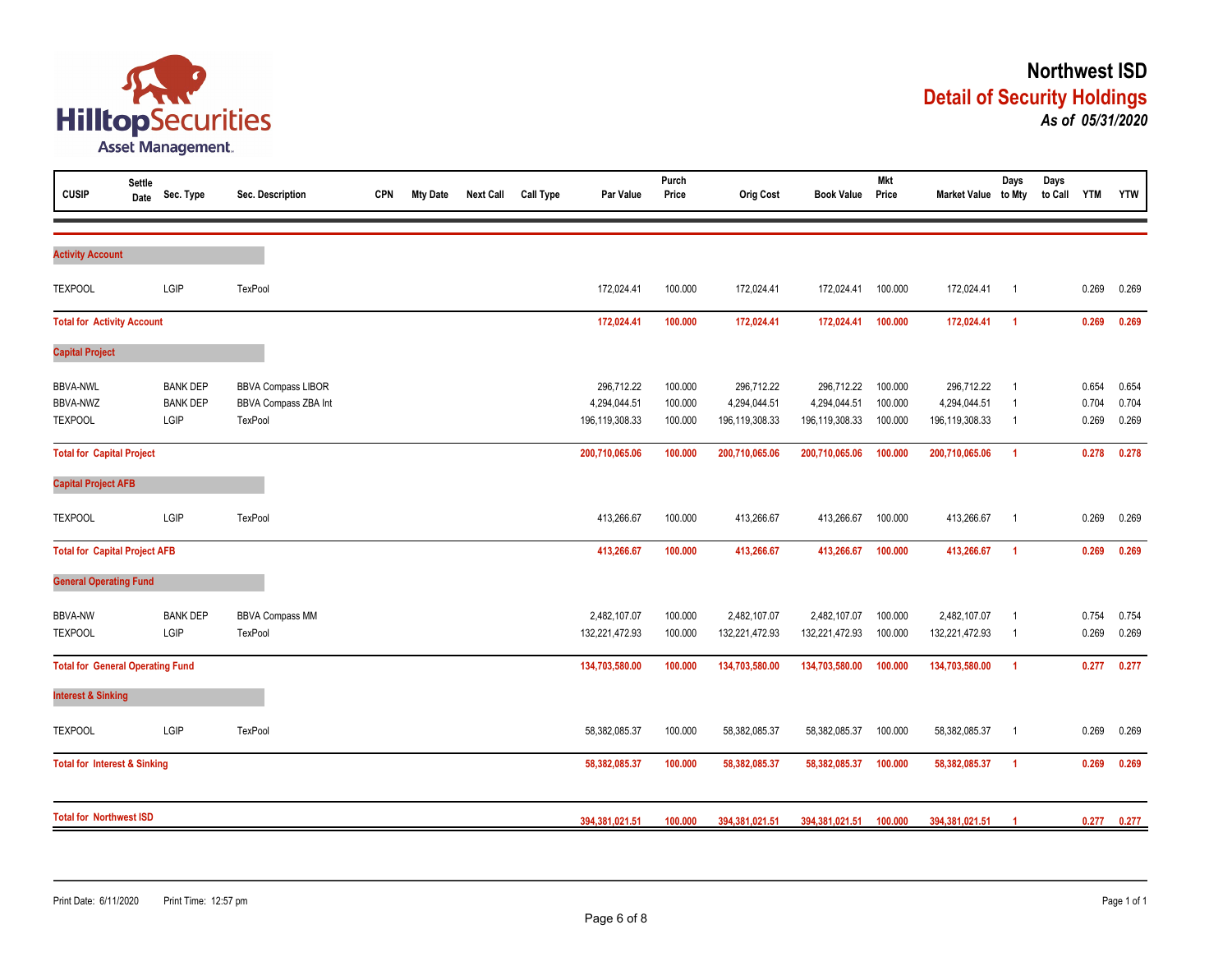

| <b>CUSIP</b>                                  | <b>Security Type</b>                       | <b>Security Description</b>                                  | 04/30/20<br><b>Book Value</b>              | Cost of<br><b>Purchases</b>      | <b>Maturities /</b><br>Calls / Sales | Amortization /<br>Accretion | Realized<br>Gain/(Loss) | 05/31/20<br><b>Book Value</b>                | 04/30/20<br><b>Market Value</b>            | 05/31/20<br><b>Market Value</b>              | Change in<br><b>Mkt Value</b>              |
|-----------------------------------------------|--------------------------------------------|--------------------------------------------------------------|--------------------------------------------|----------------------------------|--------------------------------------|-----------------------------|-------------------------|----------------------------------------------|--------------------------------------------|----------------------------------------------|--------------------------------------------|
|                                               |                                            |                                                              |                                            |                                  |                                      |                             |                         |                                              |                                            |                                              |                                            |
| <b>Activity Account</b>                       |                                            |                                                              |                                            |                                  |                                      |                             |                         |                                              |                                            |                                              |                                            |
| <b>TEXPOOL</b>                                | LGIP                                       | TexPool                                                      | 171,985.19                                 | 39.22                            | 0.00                                 | 0.00                        | 0.00                    | 172,024.41                                   | 171,985.19                                 | 172,024.41                                   | 39.22                                      |
| <b>Total for Activity Account</b>             |                                            |                                                              | 171,985.19                                 | 39.22                            | 0.00                                 | 0.00                        | 0.00                    | 172,024.41                                   | 171,985.19                                 | 172,024.41                                   | 39.22                                      |
| <b>Capital Project</b>                        |                                            |                                                              |                                            |                                  |                                      |                             |                         |                                              |                                            |                                              |                                            |
| <b>BBVA-NWL</b><br>BBVA-NWZ<br><b>TEXPOOL</b> | <b>BANK DEP</b><br><b>BANK DEP</b><br>LGIP | <b>BBVA Compass LIBOR</b><br>BBVA Compass ZBA Int<br>TexPool | 296,498.15<br>6,289,245.97<br>4,869,980.58 | 214.07<br>0.00<br>191,249,327.75 | 0.00<br>(1,995,201.46)<br>0.00       | 0.00<br>0.00<br>0.00        | 0.00<br>0.00<br>0.00    | 296,712.22<br>4,294,044.51<br>196,119,308.33 | 296,498.15<br>6,289,245.97<br>4,869,980.58 | 296,712.22<br>4,294,044.51<br>196,119,308.33 | 214.07<br>(1,995,201.46)<br>191,249,327.75 |
| <b>Total for Capital Project</b>              |                                            |                                                              | 11,455,724.70                              | 191,249,541.82                   | (1,995,201.46)                       | 0.00                        | 0.00                    | 200,710,065.06                               | 11,455,724.70                              | 200,710,065.06                               | 189,254,340.36                             |
| <b>Capital Project AFB</b>                    |                                            |                                                              |                                            |                                  |                                      |                             |                         |                                              |                                            |                                              |                                            |
| <b>TEXPOOL</b>                                | LGIP                                       | TexPool                                                      | 413,172.48                                 | 94.19                            | 0.00                                 | 0.00                        | 0.00                    | 413,266.67                                   | 413,172.48                                 | 413,266.67                                   | 94.19                                      |
|                                               | <b>Total for Capital Project AFB</b>       |                                                              | 413,172.48                                 | 94.19                            | 0.00                                 | 0.00                        | 0.00                    | 413,266.67                                   | 413,172.48                                 | 413,266.67                                   | 94.19                                      |
| <b>General Operating Fund</b>                 |                                            |                                                              |                                            |                                  |                                      |                             |                         |                                              |                                            |                                              |                                            |
| <b>BBVA-NW</b><br><b>TEXPOOL</b>              | <b>BANK DEP</b><br>LGIP                    | <b>BBVA Compass MM</b><br>TexPool                            | 2,480,113.16<br>151,160,809.04             | 1,993.91<br>0.00                 | 0.00<br>(18,939,336.11)              | 0.00<br>0.00                | 0.00<br>0.00            | 2,482,107.07<br>132,221,472.93               | 2,480,113.16<br>151,160,809.04             | 2,482,107.07<br>132,221,472.93               | 1,993.91<br>(18,939,336.11)                |
|                                               | <b>Total for General Operating Fund</b>    |                                                              | 153,640,922.20                             | 1,993.91                         | (18,939,336.11)                      | 0.00                        | 0.00                    | 134,703,580.00                               | 153,640,922.20                             | 134,703,580.00                               | (18,937,342.20)                            |
| <b>Interest &amp; Sinking</b>                 |                                            |                                                              |                                            |                                  |                                      |                             |                         |                                              |                                            |                                              |                                            |
| <b>TEXPOOL</b>                                | LGIP                                       | TexPool                                                      | 58,379,526.48                              | 2,558.89                         | 0.00                                 | 0.00                        | 0.00                    | 58,382,085.37                                | 58,379,526.48                              | 58,382,085.37                                | 2,558.89                                   |
| <b>Total for Interest &amp; Sinking</b>       |                                            |                                                              | 58,379,526.48                              | 2,558.89                         | 0.00                                 | 0.00                        | 0.00                    | 58,382,085.37                                | 58,379,526.48                              | 58,382,085.37                                | 2,558.89                                   |
| <b>Total for Northwest ISD</b>                |                                            |                                                              | 224,061,331.05                             | 191,254,228.03                   | (20, 934, 537.57)                    | 0.00                        | 0.00                    | 394,381,021.51                               | 224,061,331.05                             | 394,381,021.51                               | 170,319,690.46                             |